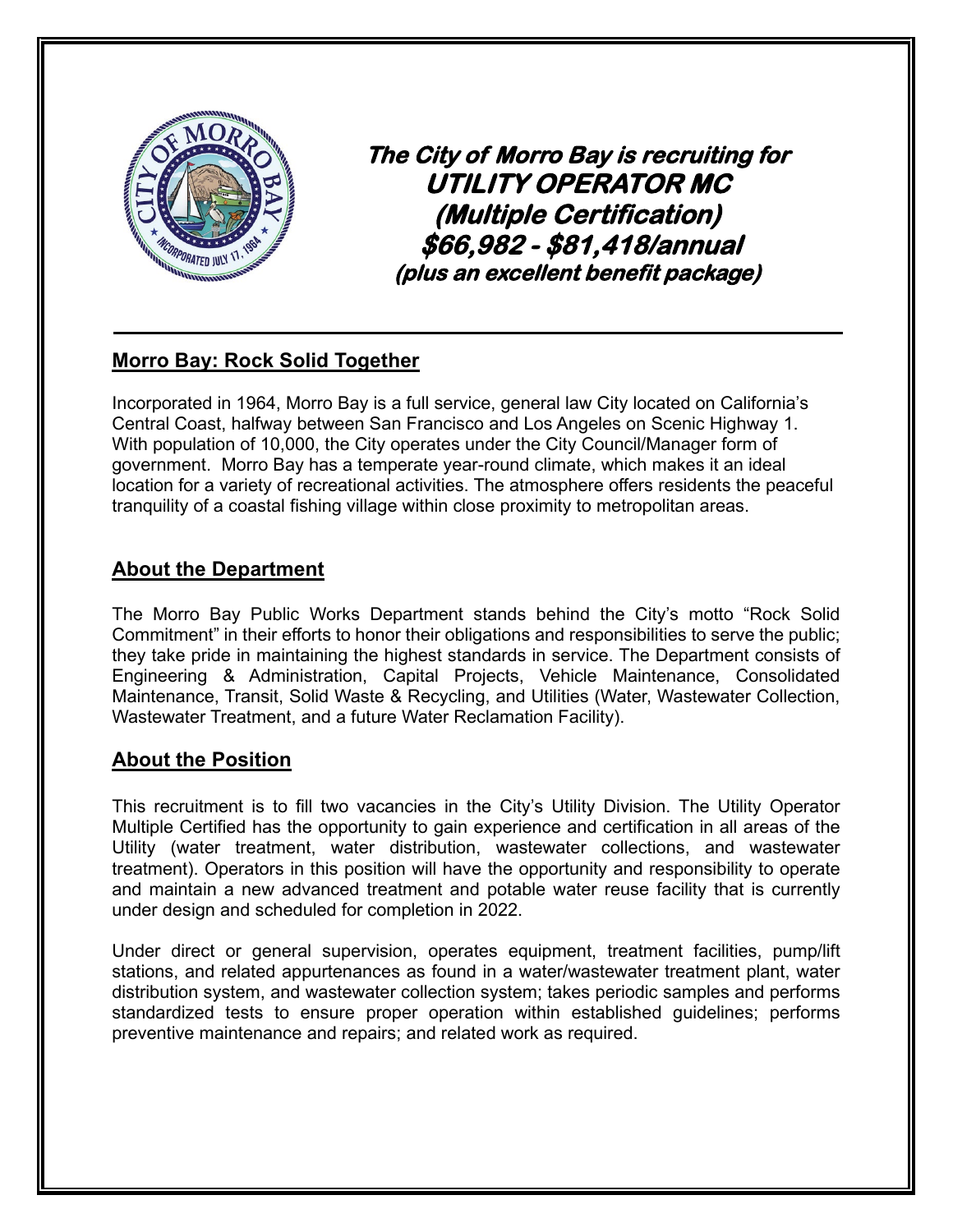## **Working Conditions**

Required to be on-call as needed and to work various shifts evenings, weekends, holidays, and emergencies. Must maintain a 30-minute distance and 45-minute response time when assigned to on-call duties.

\*On-call assignments will be based on City needs and state requirements and are a requirement of this position.

#### Link to full job description:

**https://www.morrobayca.gov/DocumentCenter/View/12903/Utility-Operator-MC\_final-20181129**

## **Special Requirements**

#### **Education and Experience:**

Any combination of training and experience that would provide the required knowledge, skills, and abilities is qualifying. A typical way to obtain the required qualifications would be:

Equivalent to the completion of the twelfth (12th) grade.

Supplemental specialized training in water/wastewater treatment plants, water distribution systems, and wastewater collection systems and/or maintenance or related field and the years of experience relevant to the required state certifications.

#### **Licenses, Certifications and Minimum Step requirements:**

The Utility Operator Multiple Certification is a five-step position with the following list demonstrate the minimum requirements to advance to the next pay step.

### **Step 2**

- Possession of a valid Class B California driver's license with appropriate endorsements.
- Possession of a Wastewater Treatment Plant Operator in Training certificate issued by the SWRCB.
- Possession of a Collection System Maintenance Grade I or Laboratory Analyst Grade I or above Certification from the California Water Environment Association.
- Possession of a D-1 or above Water Distribution Operator certificate issued by the SWRCB

### **Step 3**

- All Step 2 requirements.
- Possession of a Grade I or above Wastewater Treatment Plant Operator certificate issued by the SWRCB.
- Possession of a T-1 or above Water Treatment Operator certificate issued by the **SWRCB**

#### **Step 4**

- All Step 3 requirements.
- Possession of a D-2 or above Water Distribution Operator certificate issued by the SWRCB.